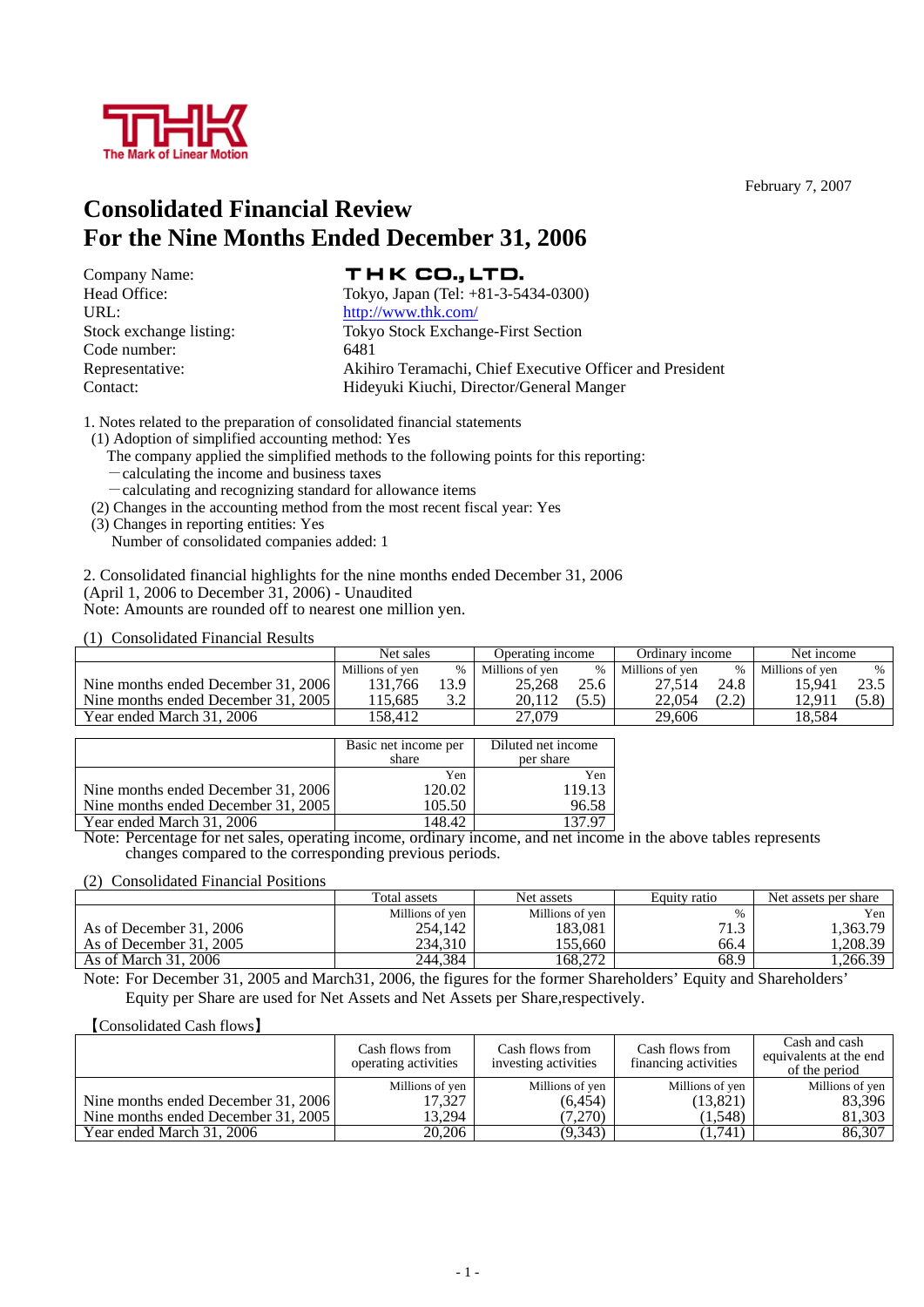【Reference】 Forecasted results for the fiscal year ending March 31, 2007 (April 1, 2006 to March 31, 2007)

|                                                                | Net sales       | Operating income                                                                                             | Ordinary<br><i>n</i> come | <sub>1</sub> ncome<br>Ne |
|----------------------------------------------------------------|-----------------|--------------------------------------------------------------------------------------------------------------|---------------------------|--------------------------|
|                                                                | Millions of ven | Millions of ven                                                                                              | Millions of<br>of ven     | Millions of ven          |
| <b>TT</b><br>2007<br>March<br>ending<br>Y ear                  | 175,000         | 32,300                                                                                                       | 34.600<br>21              | 20.500                   |
| <b>Contract Contract Contract Contract</b><br>$\sim$<br>$\sim$ | . .             | $\bullet \bullet \bullet \bullet = \bullet \bullet \bullet \bullet \bullet \bullet \bullet$<br>$\sim$ $\sim$ |                           |                          |

(Reference) Forecasted earnings per share for the year ending March 31, 2007: 154.28 Yen

Note: This release contains forward-looking statements that are based on available data at the time of release. Some factors could cause actual results to differ from expectations.

*This is summarized and translated financial information that the Company posted to the Tokyo Stock Exchange in accordance with their rules that governs the disclosure of financial information. These information translated in English language will be disclosed as soon as reasonably practicable after disclosing materials in Japanese language. In the event of any deviations to these translated materials due to a different language translation, the Japanese language should prevail in all respects.*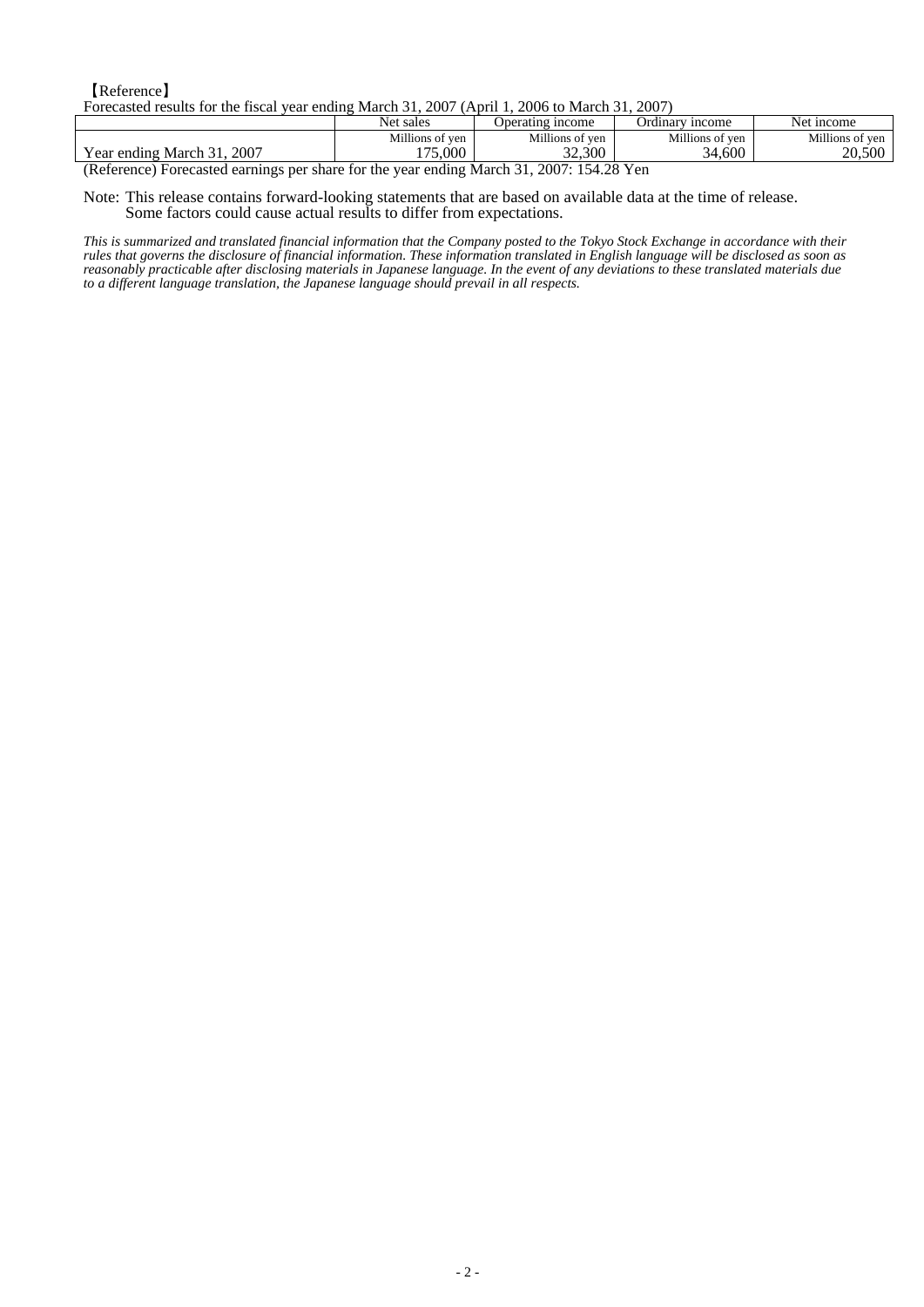#### Business Performance (Consolidated)

Total net sales for the three quarters ended December 31, 2006, increased ¥16,081 million (or 13.9%) from the same quarters of the previous fiscal period, to ¥131,766 million. Domestic sales to the electronics industry remained strong, and those to the machine tool and general machinery industries continued, also firm. In the overseas sales front, sales to the electronic industry in North America grew, and sales to the general machinery industry in Europe continued favorably, and those to makers of machine tools in Asia and other regions also increased. All in all, sales remained robust in entire regions.

The cost to sales ratio declined 0.9%, to 62.0%, from 62.9% of the same quarters a year earlier, due to improvement in capacity utilization, helped by a sales increase and enhanced productivity in overseas production bases. Sales and general administrative expenses increased ¥1,956 million, because personnel expenses went up due to the grown employees in overseas consolidated subsidiaries, and the logistics cost climbed due to gains in sales. Such expenses as a percentage of sales, however, fell 0.9%, to 18.8%, from 19.7% of the same quarters a year earlier. As a result, operating income increased ¥5,155 million (or 25.6%) from the same quarters in the previous fiscal period, to ¥25,268 million. The ratio of operating income to sales increased 1.8 percentage points, to 19.2%, from 17.4% of the same quarters a year earlier.

Financial Positions (Consolidated)

(1) Analysis of Balance Sheet

Total assets for the third quarter ended December 31, 2006, increased ¥9,758 million from the previous consolidated fiscal year-end, to ¥254,142 million. This is mainly because the outstanding balance of accounts receivable gained, attributing it to the increase in sales.

Liabilities stood at ¥71,061 million, down ¥3,531 million from the balance as of the previous consolidated year-end. This is due mainly to a decline in the outstanding balance of corporate bonds, caused by the redemption of ¥10,000 million at maturity.

Net assets grew to 183,081 million due to the recognition of net income 15,941 million.

## (2) Analysis of Statement of Cash Flow

#### Cash Flows from Operating Activities:

Net cash provided by operating activities for the three quarters ended December 31, 2006 amounted to  $\frac{1}{2}$  17,327 million ( $\frac{1}{2}$ 13,294 million for the quarters a year ago), mainly because ¥27,404 million was posted as net income before taxes, and corporate taxes of ¥13,793 million were paid.

### Cash Flows from Investing Activities:

Net cash used in investing activities for the three quarters ended December 31, 2006 registered ¥6,454 million (¥7,270 million for the quarters a year earlier), due to the purchase of tangible assets to expand production facilities.

#### Cash Flows from Financing Activities:

Net cash used in financing activities for the three quarters ended December 31, 2006 was ¥13,821 million  $(41,548)$  million for the quarters a year earlier), caused by a dividend payment of  $(43,757)$ million and redemption of a corporate bond for ¥10,000 million.

As a result, the outstanding balance of cash and cash equivalents as of this consolidated fiscal quarter-end decreased ¥2,910 million from that of the previous fiscal year-end, to ¥83,396 million.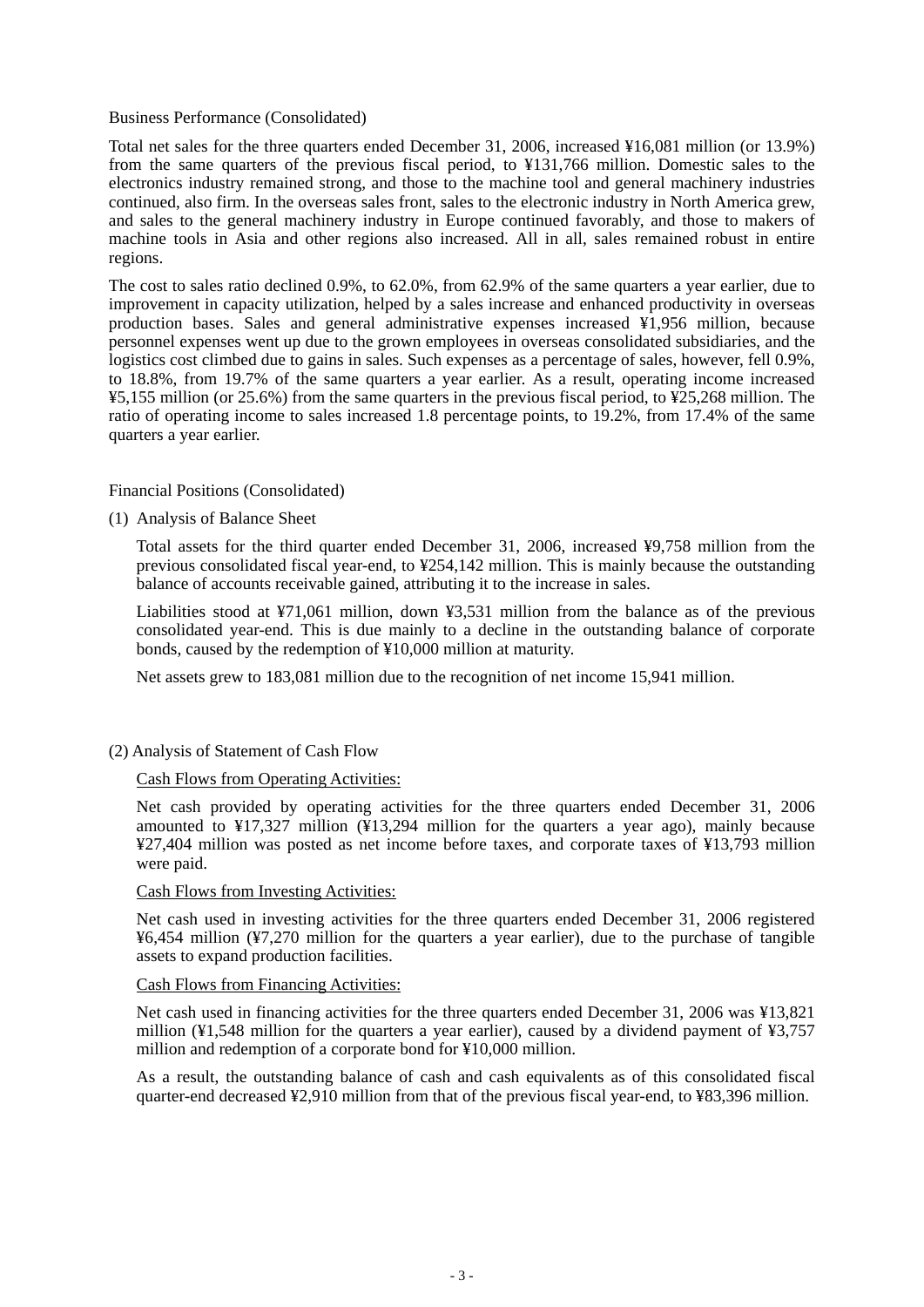### 【Reference】

1. Non Consolidated financial highlights for the nine months ended December 31, 2006 (April 1, 2006 to December 31, 2006) - Unaudited Note: Amounts are rounded off to nearest one million yen.

(1) Financial Results

|                                     | Net sales       |      | Operating income |       | Ordinary income |       | Net income      |               |
|-------------------------------------|-----------------|------|------------------|-------|-----------------|-------|-----------------|---------------|
|                                     | Millions of yen | %    | Millions of ven  | $\%$  | Millions of ven | $\%$  | Millions of yen | $\frac{0}{0}$ |
| Nine months ended December 31, 2006 | 108.401         | 13.9 | 21.915           |       | 23.383          | 26.5  | 13.299          | 23.6          |
| Nine months ended December 31, 2005 | 95.153          | 3.3  | 17.238           | (8.0) | 18.485          | (6.2) | 10.758          |               |
| Year ended March 31, 2006           | 130.767         |      | 23.843           |       | 25.563          |       | 16.264          |               |

|                                                                            | Net income per share   | Fully diluted net<br>income per share |
|----------------------------------------------------------------------------|------------------------|---------------------------------------|
| Nine months ended December 31, 2006<br>Nine months ended December 31, 2005 | Yen<br>100.13<br>87.82 | Yen<br>99.39<br>80.40                 |
| Year ended March 31, 2006                                                  | 129.78                 | 20.64                                 |

Note: Percentage for net sales, operating income, ordinary income, and net income in the above tables represents changes compared to the corresponding previous periods.

#### (2) Financial Positions

|                         | Total assets    | Net assets      | Equity ratio | Net assets per share |  |
|-------------------------|-----------------|-----------------|--------------|----------------------|--|
|                         | Millions of yen | Millions of yen |              | Yen                  |  |
| As of December 31, 2006 | 230,446         | 169.489         | 73.5         | .275.53              |  |
| As of December 31, 2005 | 217.151         | 149.074         | 68.6         | .157.26              |  |
| As of March 31, 2006    | 225.568         | 160.061         | 71.0         | . 204.66             |  |

2. Forecasted results for the fiscal year ending March 31, 2007 (April 1, 2006 to March 31, 2007)

|                                                   | Net<br>sales            | Operating income   | Ordinary income | <sub>1</sub> ncome<br>Net. |  |  |
|---------------------------------------------------|-------------------------|--------------------|-----------------|----------------------------|--|--|
|                                                   | Millions of ven         | Millions<br>of ven | Millions of yen | Millions of yen            |  |  |
| T<br>2007<br>$\sim$<br>Year ending<br>March       | 42.000<br>$\rightarrow$ | 26,800             | 28,000          | $\sim$ 0.0<br>. O.J        |  |  |
| $(D_1, C_2, \ldots, C_n)$<br>0.007.104.17.37<br>. |                         |                    |                 |                            |  |  |

(Reference) Forecasted earnings per share for the year ending March 31, 2007: 124.17 Yen

Note: This release contains forward-looking statements that are based on available data at the time of release. Some factors could cause actual results to differ from expectations.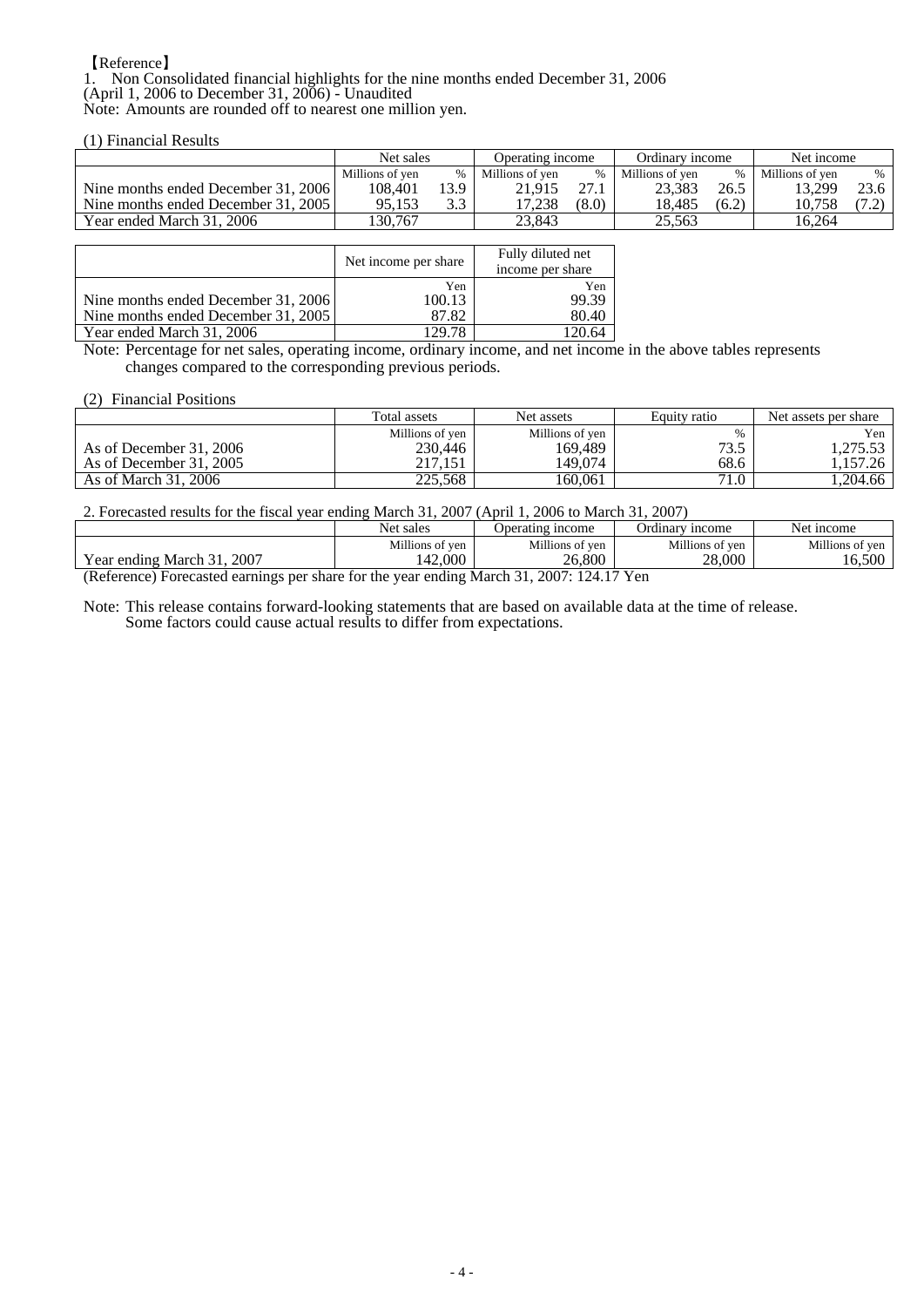| (Millions of yen) |  |
|-------------------|--|
|                   |  |

|                                                                                                    | As of December 31, 2006 As of December 31, 2005 |       |                 |       | As of March 31, 2006 |       |
|----------------------------------------------------------------------------------------------------|-------------------------------------------------|-------|-----------------|-------|----------------------|-------|
|                                                                                                    | Amount                                          | $\%$  | Amount          | $\%$  | Amount               | $\%$  |
| <b>Assets</b>                                                                                      |                                                 |       |                 |       |                      |       |
| <b>Current assets:</b>                                                                             |                                                 |       |                 |       |                      |       |
| Cash on hand and in banks                                                                          | 83,350                                          |       | 81,189          |       | 87,911               |       |
| Notes and accounts receivable-trade                                                                | 61,656                                          |       | 56,213          |       | 58,482               |       |
| Inventories                                                                                        | 26,348                                          |       | 24,321          |       | 24,949               |       |
| Other                                                                                              | 6,418                                           |       | 4,604           |       | 4,936                |       |
| <b>Total current assets</b>                                                                        | 177,773                                         | 70.0  | 166,329         | 71.0  | 176,280              | 72.1  |
| <b>Fixed assets:</b>                                                                               |                                                 |       |                 |       |                      |       |
| Tangible fixed assets                                                                              | 64,231                                          |       | 53,299          |       | 56,402               |       |
| Intangible fixed assets                                                                            | 967                                             |       | 1,152           |       | 852                  |       |
| Investments and other assets                                                                       | 11,169                                          |       | 13,529          |       | 10,849               |       |
| <b>Total fixed assets</b>                                                                          | 76,369                                          | 30.0  | 67,980          | 29.0  | 68,104               | 27.9  |
| <b>Total assets</b>                                                                                | 254,142                                         | 100.0 | 234,310         | 100.0 | 244,384              | 100.0 |
| <b>Liabilities</b>                                                                                 |                                                 |       |                 |       |                      |       |
| <b>Current liabilities:</b>                                                                        |                                                 |       |                 |       |                      |       |
| Notes and accounts payable-trade                                                                   | 35,177                                          |       | 31,452          |       | 30,323               |       |
| Current portion of bonds                                                                           |                                                 |       | 10,000          |       | 10,000               |       |
| Other                                                                                              | 23,424                                          |       | 15,972          |       | 21,334               |       |
| <b>Total current liabilities</b>                                                                   | 58,602                                          | 23.1  | 57,424          | 24.5  | 61,657               | 25.2  |
| <b>Long-term liabilities:</b>                                                                      |                                                 |       |                 |       |                      |       |
| <b>Bonds</b><br>Convertible bonds                                                                  | 5,000                                           |       | 5,000           |       | 5,000                |       |
| Other                                                                                              | 1,560                                           |       | 8,270           |       | 1,745                |       |
| <b>Total long-term liabilities</b>                                                                 | 5,899<br>12,459                                 | 4.9   | 6,476<br>19,746 | 8.5   | 6,190<br>12,935      | 5.3   |
| <b>Total liabilities</b>                                                                           | 71,061                                          | 28.0  | 77,171          | 33.0  | 74,593               | 30.5  |
| <b>Minority interest</b>                                                                           |                                                 |       |                 |       |                      |       |
| Minority interest                                                                                  |                                                 |       | 1,478           | 0.6   | 1,518                | 0.6   |
| Shareholders' equity                                                                               |                                                 |       |                 |       |                      |       |
| Common stock                                                                                       |                                                 |       | 30,471          |       | 33,733               |       |
| Additional paid in capital                                                                         |                                                 |       | 40,207          |       | 43,470               |       |
| Retained earnings                                                                                  |                                                 |       | 81,418          |       | 87,090               |       |
| Valuation adjustment for marketable<br>securities                                                  |                                                 |       | 2,390           |       | 1,357                |       |
| Foreign currency translation adjustments                                                           |                                                 |       | 1,215           |       | 2,668                |       |
| Treasury stock                                                                                     |                                                 |       | (43)            |       | (48)                 |       |
| Total shareholders' equity                                                                         |                                                 |       | 155,660         | 66.4  | 168,272              | 68.9  |
| Total liabilities, minority interest, and<br>shareholders' equity                                  |                                                 |       | 234,310         | 100.0 | 244,384              | 100.0 |
| <b>Net assets</b>                                                                                  |                                                 |       |                 |       |                      |       |
| Common stock                                                                                       | 33,826                                          |       |                 |       |                      |       |
| Additional paid in capital                                                                         | 43,563                                          |       |                 |       |                      |       |
| Retained earnings                                                                                  | 99,178                                          |       |                 |       |                      |       |
| Treasury stock                                                                                     | (59)                                            |       |                 |       |                      |       |
| <b>Total Shareholders' equity</b>                                                                  | 176,508                                         | 69.5  |                 |       |                      |       |
| Adjustments for valuation, foreign<br>currency translation and others                              |                                                 |       |                 |       |                      |       |
| Valuation adjustment for marketable<br>securities                                                  | 1,150                                           |       |                 |       |                      |       |
| Foreign currency translation adjustments                                                           | 3,558                                           |       |                 |       |                      |       |
| <b>Adjustments</b><br><b>Total</b><br>for<br>valuation,<br>foreign currency translation and others | 4,709                                           | 1.8   |                 |       |                      |       |
| <b>Minority interests</b>                                                                          | 1,863                                           | 0.7   |                 |       |                      |       |
| <b>Total net assets</b>                                                                            | 183,081                                         | 72.0  |                 |       |                      |       |
| <b>Total liabilities and total net assets</b>                                                      | 254,142                                         | 100.0 |                 |       |                      |       |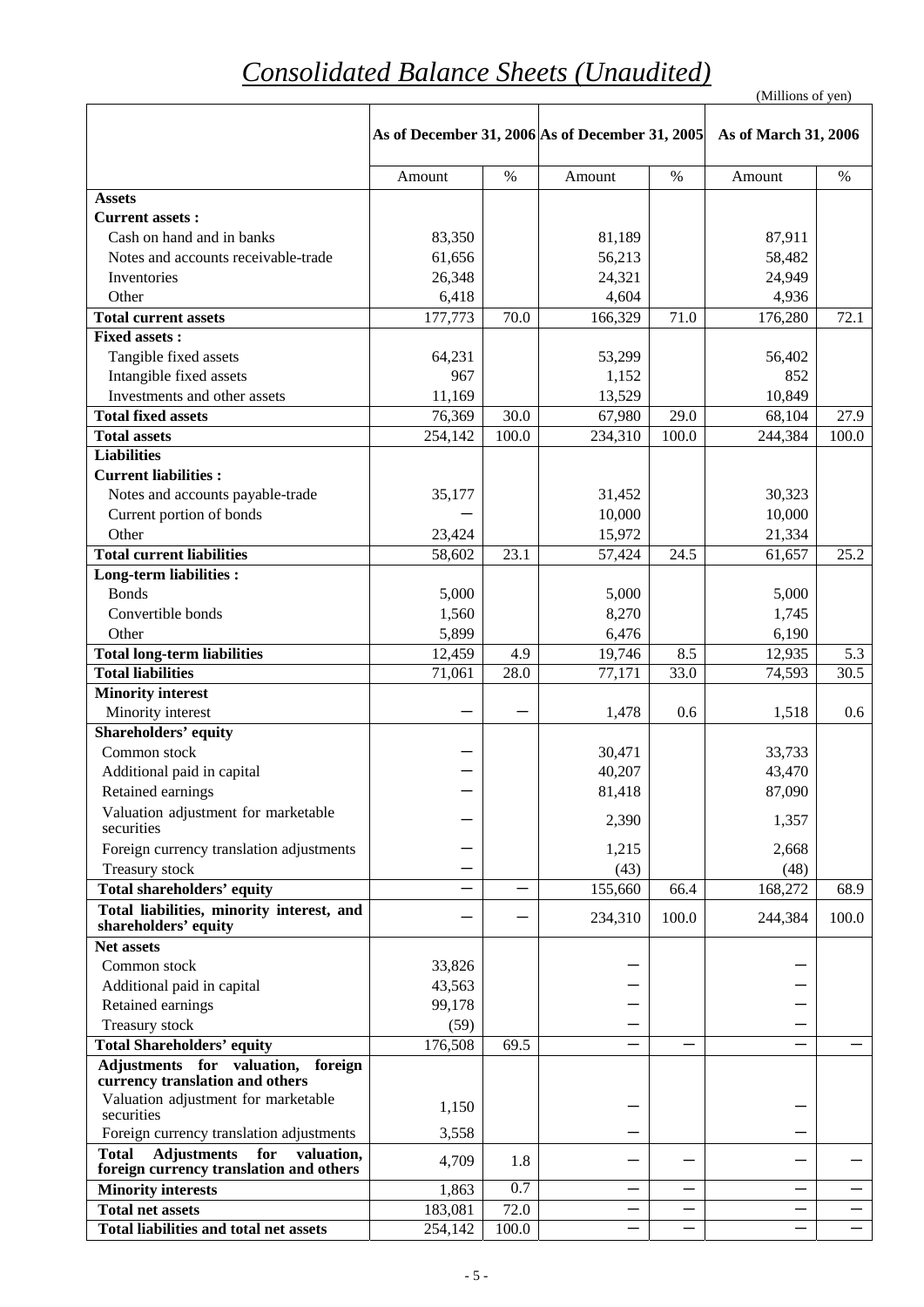# *Consolidated Statements of Income (Unaudited)*

| Consolidated Statements of Income (Ondiality)               |                                                                        |       |                     |       | (Millions of yen)                           |       |
|-------------------------------------------------------------|------------------------------------------------------------------------|-------|---------------------|-------|---------------------------------------------|-------|
|                                                             | For the nine months<br>ended December 31, 2006 ended December 31, 2005 |       | For the nine months |       | For the year ended<br><b>March 31, 2006</b> |       |
|                                                             | Amount                                                                 | $\%$  | Amount              | $\%$  | Amount                                      | $\%$  |
| Net sales                                                   | 131,766                                                                | 100.0 | 115,685             | 100.0 | 158,412                                     | 100.0 |
| Cost of goods sold                                          | 81,756                                                                 | 62.0  | 72,787              | 62.9  | 100,490                                     | 63.4  |
| <b>Gross profit</b>                                         | 50,010                                                                 | 38.0  | 42,897              | 37.1  | 57,921                                      | 36.6  |
| Selling, general and administrative expenses                | 24,742                                                                 | 18.8  | 22,785              | 19.7  | 30,841                                      | 19.5  |
| <b>Operating income</b>                                     | 25,268                                                                 | 19.2  | 20,112              | 17.4  | 27,079                                      | 17.1  |
| Non-operating income                                        | 2,442                                                                  | 1.8   | 2,218               | 1.9   | 2,898                                       | 1.8   |
| Non-operating expenses                                      | 196                                                                    | 0.1   | 276                 | 0.2   | 371                                         | 0.2   |
| <b>Ordinary income</b>                                      | 27,514                                                                 | 20.9  | 22,054              | 19.1  | 29,606                                      | 18.7  |
| Extraordinary income                                        | 40                                                                     | 0.0   | 547                 | 0.4   | 2,715                                       | 1.7   |
| <b>Extraordinary</b> loss                                   | 149                                                                    | 0.1   | 1,289               | 1.1   | 1,755                                       | 1.1   |
| Income before income taxes and minority<br>interest         | 27,404                                                                 | 20.8  | 21,312              | 18.4  | 30,565                                      | 19.3  |
| Income taxes and other                                      | 11,222                                                                 | 8.5   | 8,220               | 7.1   | 11,636                                      | 7.4   |
| Minority interest in income of consolidated<br>subsidiaries | 240                                                                    | 0.2   | 180                 | 0.1   | 345                                         | 0.2   |
| Net income                                                  | 15,941                                                                 | 12.1  | 12,911              | 11.2  | 18,584                                      | 11.7  |